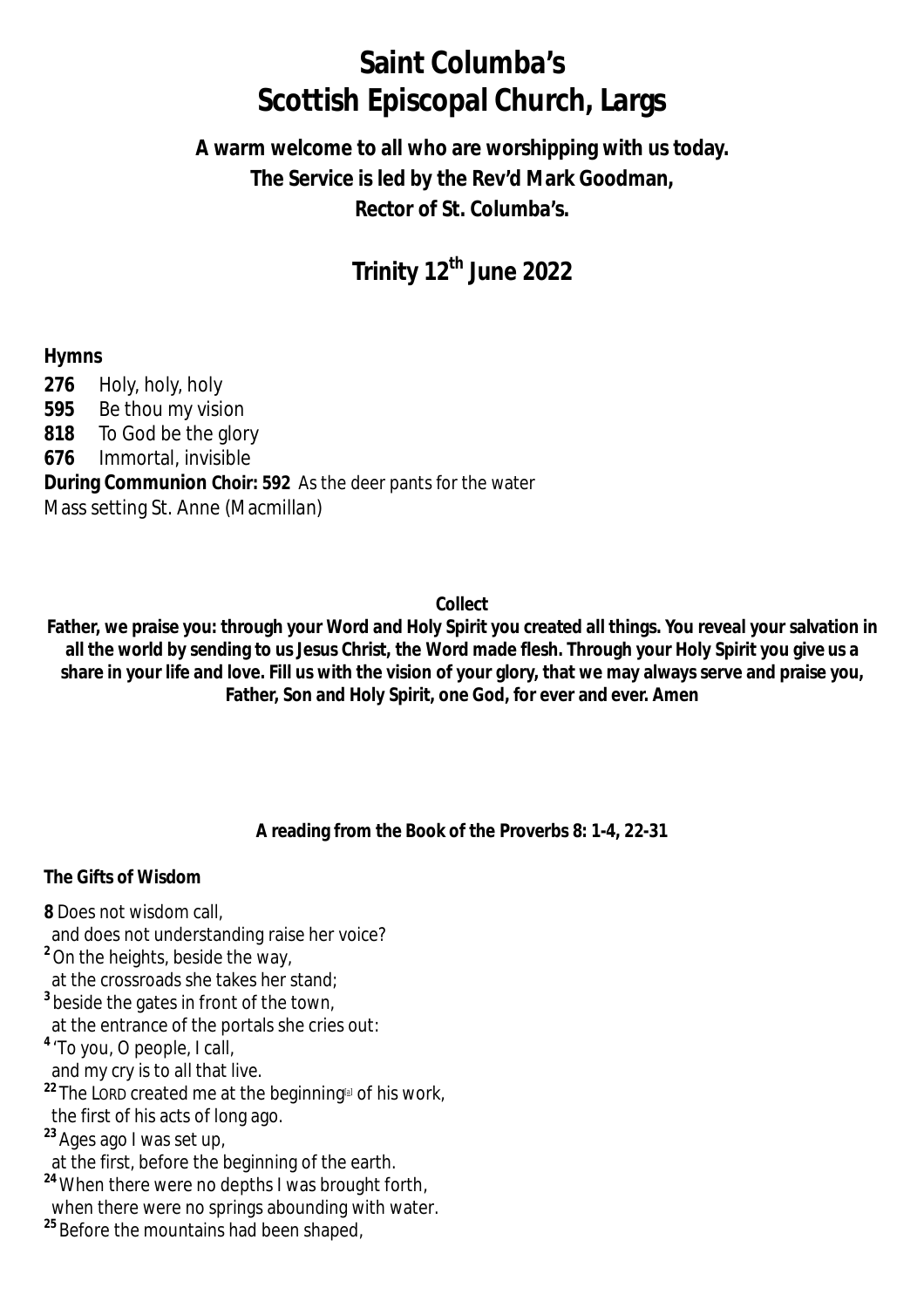before the hills, I was brought forth— **<sup>26</sup>** when he had not yet made earth and fields,<sup>[c]</sup> or the world's first bits of soil. **<sup>27</sup>**When he established the heavens, I was there, when he drew a circle on the face of the deep, **<sup>28</sup>** when he made firm the skies above, when he established the fountains of the deep, **<sup>29</sup>** when he assigned to the sea its limit, so that the waters might not transgress his command, when he marked out the foundations of the earth,  $^{\text{30}}$  then I was beside him, like a master worker;<sup>@</sup> and I was daily his delight, rejoicing before him always,

**<sup>31</sup>** rejoicing in his inhabited world

#### **A reading from Romans 5: 1-5**

#### **Results of Justification**

 $\bf 5$  Therefore, since we are justified by faith, we have peace with God through our Lord Jesus Christ, <sup>2</sup> through whom we have obtained access® to this grace in which we stand; and weboast in our hope of sharing the glory of God. **<sup>3</sup>** And not only that, but wealso boast in our sufferings, knowing that suffering produces endurance, **<sup>4</sup>** and endurance produces character, and character produces hope, **<sup>5</sup>** and hope does not disappoint us, because God's love has been poured into our hearts through the Holy Spirit that has been given to us.

#### **Hear the gospel of our Lord Jesus Christ according to John 16: 12-15**

*(Sung response)*

[Jesus said] **<sup>12</sup>** 'I still have many things to say to you, but you cannot bear them now. **<sup>13</sup>**When the Spirit of truth comes, he will guide you into all the truth; for he will not speak on his own, but will speak whatever he hears, and he will declare to you the things that are to come. **<sup>14</sup>**He will glorify me, because he will take what is mine and declare it to you. **<sup>15</sup>** All that the Father has is mine. For this reason I said that he will take what is mine and declare it to you.

#### **Post Communion Prayer**

God of glory, we give thanks for your likeness in your servant Columba. May we who share at this table be transformed by your love and display the joy of your kingdom, where Jesus is Lord, now and for ever.

#### **From the Diocesan Cycle of Prayer**

Bishop Kevin Pearson Porvoo Link: The Evangelical Lutheran Church of Finland. The Diocesan Treasurer and Auditors St James-the-Less, Bishopbriggs St Cyprian's, Lenzie

### **Notices**

**Weekly Services** Wednesday 10.00am Holy Communion